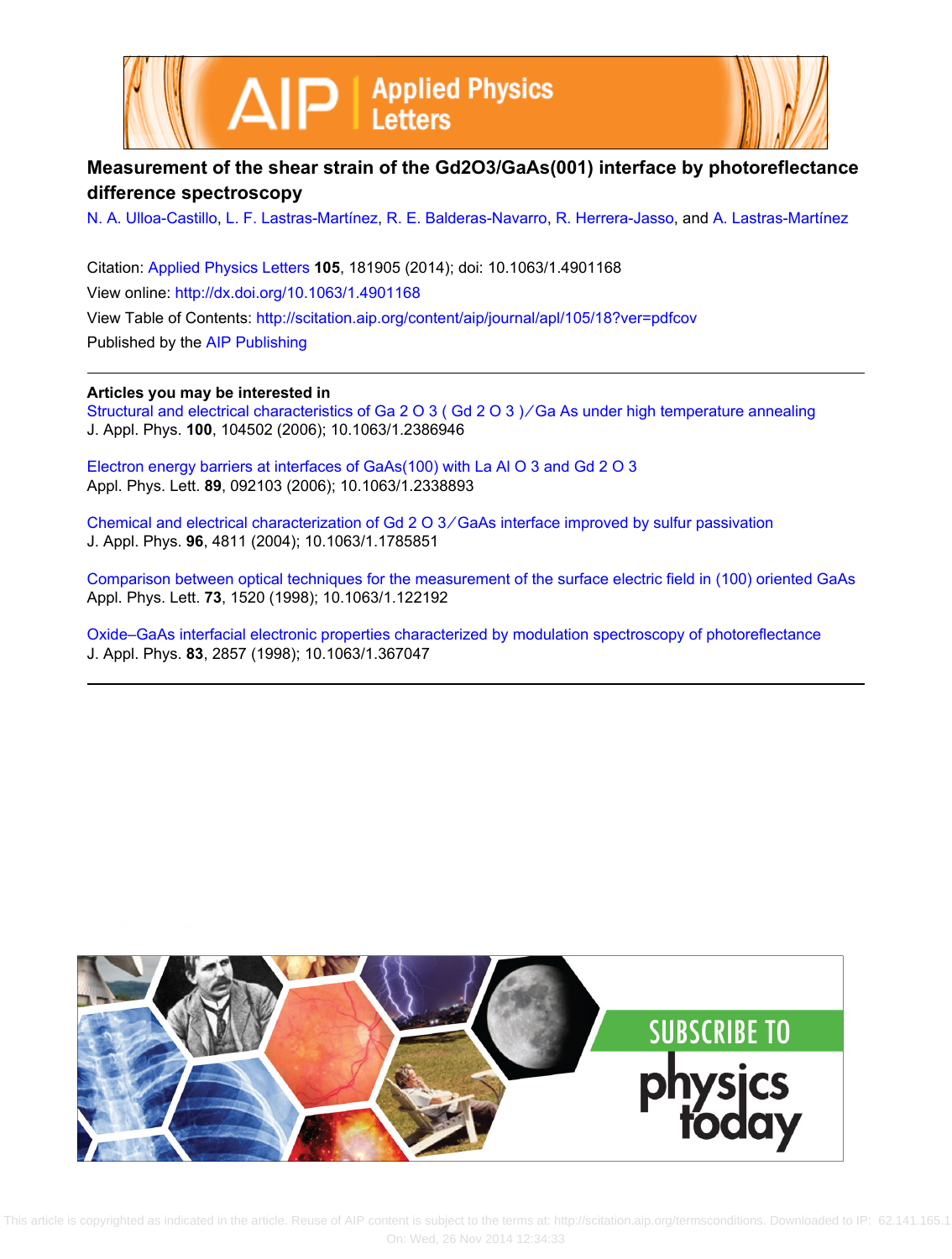

## Measurement of the shear strain of the  $Gd_2O_3/GaAs(001)$  interface [by photoreflectance difference spectroscopy](http://dx.doi.org/10.1063/1.4901168)

N. A. Ulloa-Castillo,<sup>1,a)</sup> L. F. Lastras-Martínez,<sup>1,b)</sup> R. E. Balderas-Navarro,<sup>1,2,c)</sup> R. Herrera-Jasso, $1$  and A. Lastras-Martinez $1$ 

 $^1$ Instituto de Investigación en Comunicación Óptica, Universidad Autónoma de San Luis Potosí, Alvaro Obregón 64, San Luis Potosí 78000, Mexico<br><sup>2</sup> Paul Drude Institut für Eestkörnerelektronik, Haw

 $P<sup>2</sup>$ Paul-Drude-Institut für Festkörperelektronik, Hausvogteiplatz 5-7, 10117 Berlin, Germany

(Received 2 August 2014; accepted 27 October 2014; published online 6 November 2014)

In this work, we report on photoreflectance (PR) and photoreflectance-difference (PR-D) measurements of GaAs(001) upon deposition of  $Gd_2O_3$  thin films. The study is focused on two different substrates: a semi-insulating (SI) with Cr impurities and a Si-doped n-type. PR-D results show that  $Gd<sub>2</sub>O<sub>3</sub>$  induces a tensile strain on the GaAs surface and a direct piezo-electric dipole is created. Such strain changes the crystal symmetry from cubic to orthorhombic and renders the quadratic electro-optic (QEO) component anisotropic. For the SI substrate, both linear electro-optic (LEO) and QEO components contribute to the PR-D spectrum, whereas the *n*-type PR-D spectrum is dominated by the LEO component. In both cases, a tensile strain induces a rigid redshift of  $\sim$ 20 meV to low energies of the E<sub>1</sub> and E<sub>1</sub> +  $\Delta$ <sub>1</sub> optical transitions. © 2014 AIP Publishing LLC. [\[http://dx.doi.org/10.1063/1.4901168](http://dx.doi.org/10.1063/1.4901168)]

The high- $\kappa$  dielectric/III-V interface is extremely important for metal-oxide-semiconductor (MOS) technology and can exhibit either a high or low interface state density depending on both the intrinsic properties of III-V surfaces and the nature of their oxidation chemistry.<sup>[1,2](#page-4-0)</sup> In particular,  $Gd<sub>2</sub>O<sub>3</sub>$  has been investigated due to its high dielectric constant, $3,4$  large band gap<sup>[5](#page-4-0)</sup> and excellent thermodynamical stability in semiconductors.<sup>[6,7](#page-4-0)</sup> As a matter of fact, a low interfacial density of states was demonstrated in  $Gd_2O_3/$ GaAs MOS devices.<sup>[8,9](#page-4-0)</sup> However, as GaAs has piezo-electric character, a polarization charge will be induced by the stress at the insulator-semiconductor interface when the dielectric layer is deposited, thus modifying the electric properties at the interface by this induced charge. In this regard, probing of interface states evolution for process control during interface formation is of particular importance, preferably in situ. Optical spectroscopies are non-invasive and can be operated in any environment.

Two linear optical spectroscopies employed to probe surface piezo-electric phenomena in semiconductors are reflectance-difference (RD) and photoreflectance-difference (PR-D) spectroscopies.<sup>[10](#page-4-0)[–13](#page-5-0)</sup> On the (001) surface of zincblende semiconductors, RD measures the difference in reflectivity between [1[10](#page-4-0)] and [110] light polarizations,  $^{10,14}$  $^{10,14}$  $^{10,14}$ whereas PR-D accounts for the difference between a PR spectrum for polarized probe light (along either [110] or  $[1\bar{1}0]$ ) and the corresponding spectrum for unpolarized probe light.<sup>[15](#page-5-0)</sup> Furthermore, PR spectra comprise both linear electro-optic (LEO) and quadratic electro-optic (QEO) components. PR-D spectra involve only the LEO component as the QEO contribution is nominally isotropic. However, when the crystal symmetry is modified, as in the case of an external stress applied along [110], the QEO component becomes anisotropic as well.<sup>[16](#page-5-0)</sup> For instance, the strain caused by dimers at the GaAs(001)-c(4  $\times$  4) surface reconstruction induces a direct piezo-electric dipole (DPD) that opposes the electric field  $(F)$  of the space-charge layer within the first tens monolayers into the crystal. $10$  Another example is the hydrocarbon ring molecule adsorption onto the As surface dimers of GaAs(001)-c( $4 \times 4$ ), which reduces the surface band bending causing an increment of  $F<sup>17</sup>$  $F<sup>17</sup>$  $F<sup>17</sup>$ . Therefore, a modification of the surface states influences significantly the surface electro-optical properties.<sup>[18](#page-5-0)</sup>

In this work, we report on *in situ* PR and PR-D measurements of two GaAs(001) surfaces: a semi-insulating (SI) with Cr impurities and a Si-doped *n*-type. PR and PR-D measurements were done around  $E_1$  and  $E_1 + \Delta_1$  optical transitions in order to investigate changes of the surface states caused by modifications in the surface electric field upon deposition of  $Gd_2O_3$  on GaAs. The results for the SI substrate show that  $Gd_2O_3$  modifies the  $GaAs(001)$  by building up a tensile shear strain which renders the QEO component anisotropic, whereas, for the n-type substrate, the LEO component dominates the lineshapes even after  $Gd_2O_3$  deposition. We note that, because we are interested on the PR-D evolution upon surface modifications, the critical points at E<sub>1</sub> (2.92 eV) and E<sub>1</sub> +  $\Delta$ <sub>1</sub> (3.13 eV) optical transitions were used, as the penetration depth of the probe light is only 170 Å for GaAs. This contrasts the case at  $E_0$  (1.42 eV), where probe light can penetrate down to the back-face in thin GaAs substrates, thus washing out any optical anisotropy coming from the front surface.

PR and PR-D measurements were carried out in ultrahigh vacuum (UHV) on the S1 and S2 substrates which are described in Table [I](#page-2-0). Both samples were chemical etched in  $H_2O:H_2SO_4:H_2O_2$  (1:5:1) and immediately introduced into the UHV chamber. The samples were then heated up gradually to obtain a clear  $(1 \times 1)$  reconstruction as monitored by

<sup>&</sup>lt;sup>a)</sup>Electronic mail: [nulloa@cactus.iico.uaslp.mx](mailto:nulloa@cactus.iico.uaslp.mx)

b)Electronic mail: [lflm@cactus.iico.uaslp.mx](mailto:lflm@cactus.iico.uaslp.mx)

c)Electronic mail: [rbn@cactus.iico.uaslp.mx](mailto:rbn@cactus.iico.uaslp.mx) and [balderas@pdi-berlin.de](mailto:balderas@pdi-berlin.de)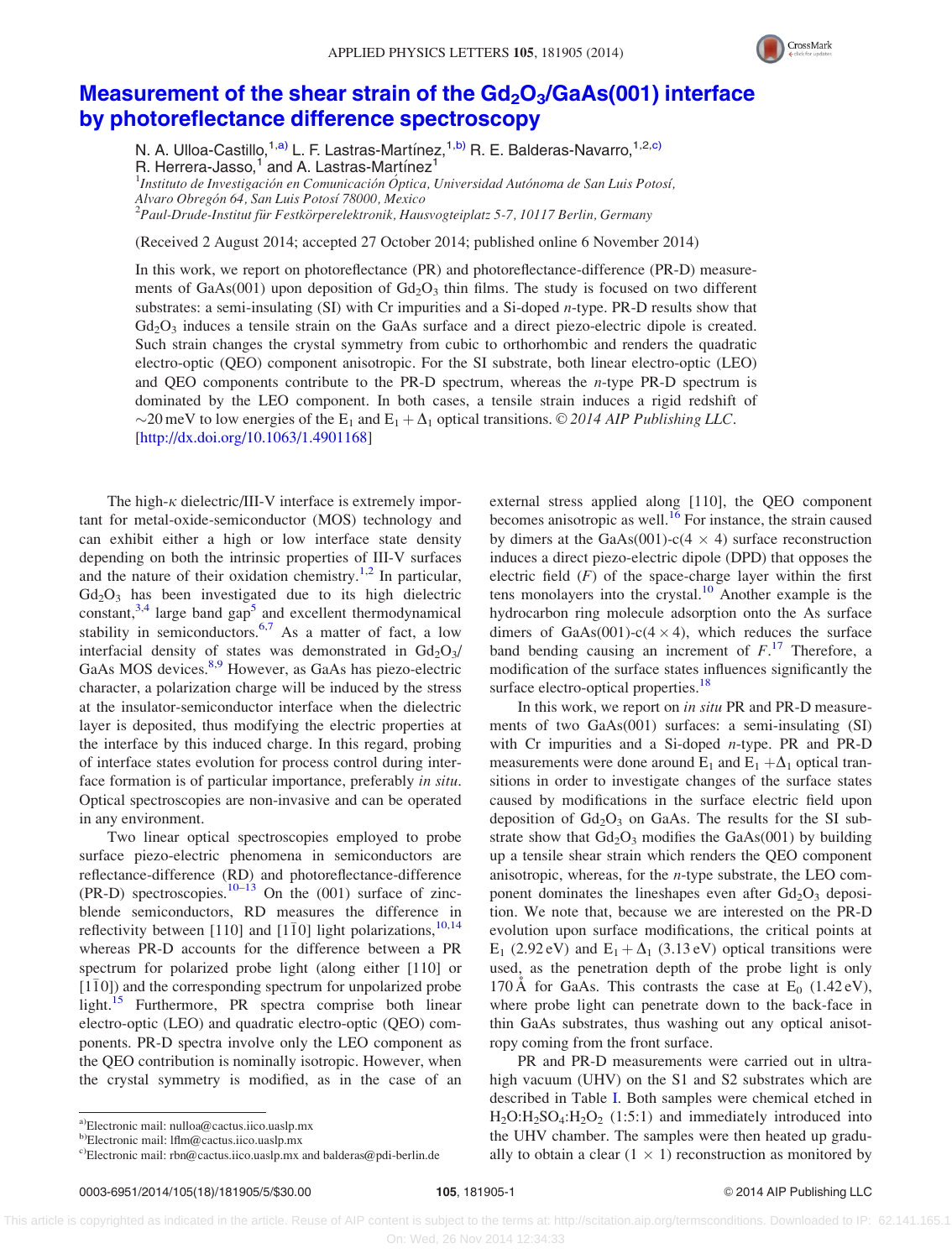<span id="page-2-0"></span>TABLE I. Samples used for the  $Gd_2O_3$  deposition.

| Sample         | Substrate                                               |  |
|----------------|---------------------------------------------------------|--|
| S1             | $SI-GaAs(001)$ : $Cr$                                   |  |
| S <sub>2</sub> | $n\text{-GaAs}(001)$ $(n \sim 10^{17} \text{ cm}^{-3})$ |  |

RHEED. The deposition of  $Gd<sub>2</sub>O<sub>3</sub>$  was performed through an e-beam evaporator operated at a high voltage of 1.1 KV with an emission current of 60 mA. The temperatures of samples S1 and S2 were  $T = 350$  °C. The base pressure in the UHV chamber was maintained at  $P_{base} = 8 \times 10^{-10}$  Torr, and the maximum pressure registered during the evaporations was  $P_{max} = 4 \times 10^{-8}$  Torr. The whole process was monitored with a residual gas analyzer, and the deposition of  $Gd_2O_3$ was probed in real time using the RD spectrometer in order to register changes in the surface anisotropy response as induced by the  $Gd<sub>2</sub>O<sub>3</sub>$  deposition. Our criterion was to keep going on with the  $Gd_2O_3$  deposition until changes in the RD signal became detectable. The thicknesses of the deposited  $Gd<sub>2</sub>O<sub>3</sub>$  films were estimated by a scanning electron microscope in *ex situ* mode and were found to be  $\sim 20 \text{ nm}$  and  $\sim$ 40 nm for samples S1 and S2, respectively.

For the optical measurements, a photoelastic modulator (PEM)-based spectrometer was attached through a strainfree optical viewport into the UHV chamber. For further experimental details concerning the operation of this spectrometer, see Ref. [15.](#page-5-0)

Fig. 1 shows the energy bands of sample S1 under different surface conditions. Fig.  $1(a)$  represents the energy bands for a clean surface. Fermi level at the surface is pinned at around midgap,  $19,20$  a weak electric field is formed, and flat bands are expected due to the lack of free carriers. Under this situation, when the laser beam in a PR experiment impinges the sample, electron-hole pairs are both created



FIG. 1. Band diagrams schematics for a semi-insulating GaAs crystal under different surface conditions. Clean surface in the dark (a) and under laser irradiation (b). In case (a), flat bands condition is obtained, while in case (b), a charge dipole  $F<sub>D</sub>$  is induced due to the difference in diffusion constants for holes and electrons due to the Dember effect. (c) GaAs surface after the deposition of a  $Gd_2O_3$  layer. This layer induces a piezoelectric field  $(F_{DPD})$  that bends the bands. The band bending in case (c) can be reduced upon laser irradiation as is shown in (d) by a screening of the  $F_{\text{DPD}}$  field by  $\delta F = F_{\text{DPD}} - F$ . F is the field induced by photoelectrons when the laser impinges the sample.

and spatially separated through a Dember effect due to the difference in diffusion constants for holes and electrons.<sup>[21](#page-5-0)</sup> In this case, a Dember electric field  $(F<sub>D</sub>)$  is induced causing a band profile as is shown in Fig.  $1(b)$ . Fig.  $1(c)$  shows the band diagrams of GaAs after the deposition of a  $Gd_2O_3$ layer.  $Gd_2O_3$  is an ionic crystal with a lattice constant of  $10.81 \text{ Å}^{5,22}$  $10.81 \text{ Å}^{5,22}$  $10.81 \text{ Å}^{5,22}$  $10.81 \text{ Å}^{5,22}$  In contrast, the bonds in GaAs are mostly covalent and the crystal has a lattice constant of 5.65 Å. In consequence, due to the difference in lattice constants between  $Gd<sub>2</sub>O<sub>3</sub>$  and GaAs, a surface tensile stress induces a strain field that penetrates into the GaAs crystal. This strain produces a DPD and the piezo-electric field  $(F_{\text{DPD}})$  associated to the DPD contributes to the band profile as shown in Fig.  $1(c)$ . When the laser beam reaches this surface, the electonhole pairs partially screen the piezo-electric field by an amount F, thus reducing the band bending as is illustrated in Fig. 1(d). Note that, additional to the Dember effect, the PR spectrum includes the component associated to the screening (i.e., by F) of the  $F_{\text{DPD}}$ , which is expected to be larger than the Dember modulation and therefore dominates the PR mechanism.<sup>[23](#page-5-0)</sup> By comparing the band profiles of Figs.  $1(a)-1(d)$ , the PR lineshape of  $Gd<sub>2</sub>O<sub>3</sub>/S1$  sample is expected to have an opposite sign in comparison to that of clean-S1.

The PR spectra of the clean-S1 and  $Gd_2O_3/S1$  are shown in Fig. 2. Two differences can be pointed out: the strength of the PR spectra of the clean-S1 sample is approximately 2 times larger than the spectra of  $Gd_2O_3/S1$ ; additionally, PR spectra are reversed in sign and exhibit different lineshapes, confirming the band model discussed above.



FIG. 2. Photoreflectance spectra for sample S1 (a) before deposition and (b) after deposition of  $Gd<sub>2</sub>O<sub>3</sub>$ . The spectra represented by open and solid symbols were taken with polarized probe light along [110] and with unpolarized probe light, respectively.

This article is copyrighted as indicated in the article. Reuse of AIP content is subject to the terms at: http://scitation.aip.org/termsconditions. Downloaded to IP: 62.141.165.1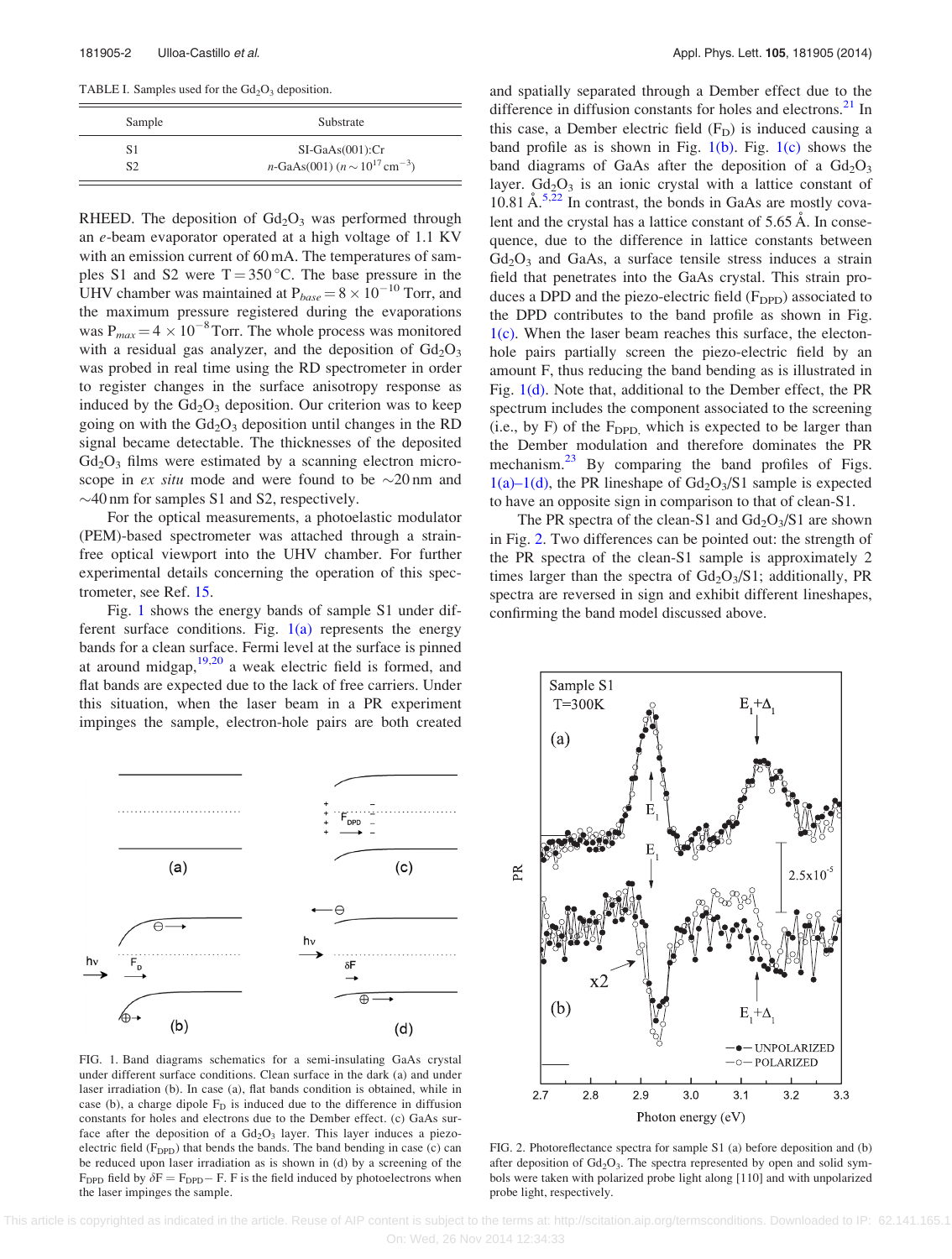<span id="page-3-0"></span>

FIG. 3. Photoreflectance spectra for sample S2 (a) before deposition and (b) after deposition of  $Gd_2O_3$ . The spectra represented by open and solid symbols were taken with polarized probe light along [110] and with unpolarized probe light, respectively.



FIG. 4. Photoreflectance-difference spectra of sample S1 (a) before deposition and (b) after deposition of  $Gd_2O_3$ . After deposition of  $Gd_2O_3$ , a strain is induced on the GaAs surface and a piezo-electric field is created. The solid line represents the fit obtained with Eq. (1) considering the fitting parameters indicated in the figure, where  $\Gamma_1(\Gamma_2)$  is the broadering parameter for  $E_1(E_1 + \Delta_1)$  optical transition.

For sample S2, a surface electric field is generated due to the Si doping and consequently a band bending. Fig. 3 shows PR spectra of the clean-S2 and  $Gd_2O_3/S2$  samples. It can be seen that their lineshapes are less sensible than in the case of the sample S1 and also that the strengths of the PR signals are at least one order of magnitude larger than for the case of sample S1.

Fig. 4 shows the PR-D spectra for sample S1 retrieved from the data in Fig. [2](#page-2-0). As we can see in Fig.  $4(a)$ , before deposition of  $Gd_2O_3$ , the surface electric field is close to zero as we expect from the band diagram of SI-GaAs in Fig.  $1(a)$ . In addition, the Dember effect responsible for the PR signal appears too weak to produce a measurable signal; such value has been estimated to be in the range of  $\sim$ 260 V/cm.<sup>[24](#page-5-0)</sup> After deposition of Gd<sub>2</sub>O<sub>3</sub>, as shown in Fig. 4(b), a strain is induced on the GaAs surface and a DPD has built up.

For sample S2, Fig. 5 shows the corresponding PR-D results from the PR spectra in Fig. 3. As it was expected, the lineshapes before and after deposition of  $Gd_2O_3$  are similar, which is an indicative that the surface electric field induced by the native carrier concentration is larger than the  $F_{\text{DPD}}$ . Furthermore, as discussed below, the deposition of the  $Gd<sub>2</sub>O<sub>3</sub>$  layer decreases the strength of the surface electric field.

In order to model the interfacial electric field formed between  $Gd_2O_3$  and the corresponding substrate, we have used the PR-D lineshape in the region of the  $E_1$  and  $E_1 + \Delta_1$ optical transitions, given by $10$ 



FIG. 5. Photoreflectance-difference spectra of sample S2 (a) before deposition and (b) after deposition of  $Gd_2O_3$ . The solid lines represent the fits obtained with Eq. (1) considering the fitting parameters indicated in the figure, where  $\Gamma_1(\Gamma_2)$  is the broadering parameter for  $E_1(E_1 + \Delta_1)$  optical transition.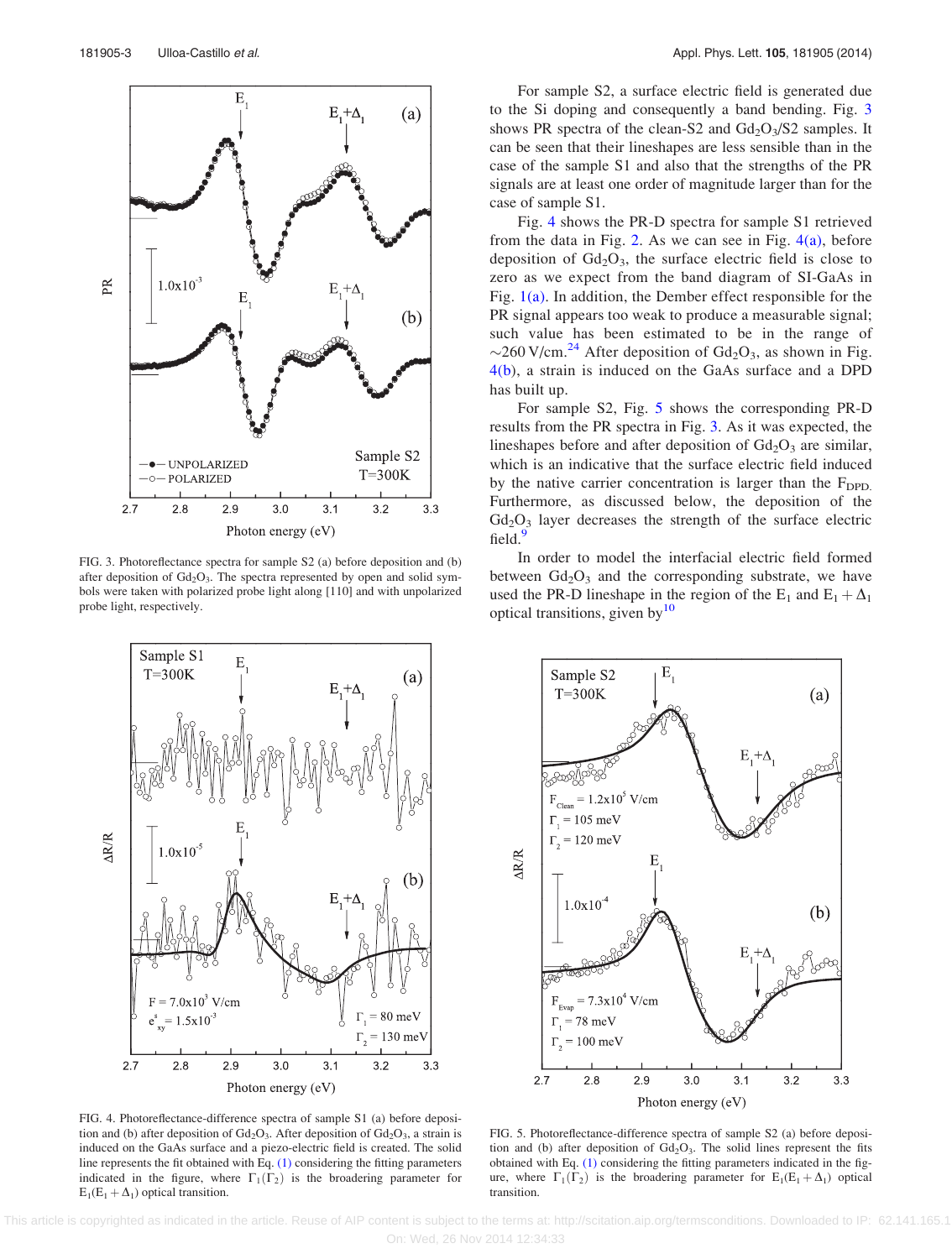<span id="page-4-0"></span>
$$
\frac{\Delta R}{R} = Re \left[ (\alpha - i\beta) \left( r \frac{4D_3^5}{\sqrt{6}\Delta_1} \epsilon (E, E_1 + \Delta E_{so} + \Delta E_h) d_{14} F \right. \right. \\
\left. + \frac{D_1^5}{2\sqrt{3}E^2} \frac{\partial E^2 \epsilon (E, E_1 + \Delta E_{so} + \Delta E_h)}{\partial E} d_{14} F \right) \right] \\
\left. + r \frac{4D_3^5}{\sqrt{6}\Delta_1} L(E, E_1 + \Delta E_{so} + \Delta E_h) e_{xy}^s \right. \\
\left. + \frac{D_1^5}{2\sqrt{3}} \frac{\partial L(E, E_1 + \Delta E_{so} + \Delta E_h)}{\partial E} e_{xy}^s, \right. \tag{1}
$$

where,  $\alpha$  and  $\beta$  are the Seraphin coefficients,  $e_{xy}^s$  the surface strain,  $d_{14}$  the converse piezo-electric coefficient  $(d_{14} = -2.7)$  $\times 10^{-10}$  cm/V),  $D_1^5$  the interband orthorhombic deformation potential for transitions of symmetry  $\Lambda$  ( $D_1^5 = 8.8 \text{ eV}$ ),  $D_3^5$  an orthorhombic deformation potential for the valence band  $(D_3^5 = -7.6 \text{ eV})$ ,  $\Delta_1$  the spin orbit splitting energy for the valence band  $(\Delta_1 = 0.22 \text{ eV})$ ,  $r = +1(-1)$  refers to E<sub>1</sub>  $(E_1 + \Delta_1)$ , and F is the field induced by photoelectrons when the laser impinges the sample (see Fig.  $1(d)$ );  $\epsilon$  is the dielectric function of the sample,  $L$  is the quadratic component of the PR, and  $\Delta E_{\rm so}$  and  $\Delta E_{\rm h}$  are defined in Ref. [16](#page-5-0). The first two terms of Eq. [\(1\)](#page-3-0) correspond to the LEO component and the last two correspond to the QEO component.<sup>10</sup>

The results of the fitting procedure outlined by Eq. [\(1\)](#page-3-0) are shown in Figs.  $4(b)$  and [5](#page-3-0) for samples S1 and S2, respectively. For sample S1, we found that both LEO and QEO components contribute significantly to the PR-D spectrum. The best fit was obtained by using the values of  $e_{xy}^s$  and F listed in Table II. The electric field associated to  $e_{xy}$  and F instead in Table II. The electric field associated to the DPD has a value of  $F_{\text{DPD}} = e_{xy}^s(\sqrt{3}e_{14})/(e_0 \epsilon_r)$  along the [001] direction, where  $\epsilon_0$  is the permittivity of vacuum,  $\epsilon_r$ the static dielectric constant,  $e_{14} = d_{14}/S_{44}$  is the direct piezo-electric coefficient, and  $S_{44}$  is the stiffness component. One can further estimate the interfacial state density  $(D_{it})$  involved in the interface formation by assuming that the  $D_{it}$  is directly linked to the  $F_{\text{DPD}}$ . This value is ing that the  $D_{it}$  is directly linked to the F<sub>DPD</sub>. This value is<br>given by  $D_{it} = \sqrt{3}e_{14}e_{xy}^{s}/q$ , where q is the free electron charge. By taking the values of  $e_{14} = -0.16 \text{ C/m}^2$ ,  $\epsilon_r$  $= 12.5$ , and  $\epsilon_0 = 8.854 \times 10^{-12}$  F/m, one obtains D<sub>it</sub> = 2.6  $\times 10^{11}$  cm<sup>-2</sup> eV<sup>-1</sup>, which compares well with the D<sub>it</sub> found for  $Ga_2O_3(Gd_2O_3)/GaAs$ , measured previously using the C-V quasistatic/high frequency method, in the range from  $2 \times 10^{10}$  to  $5 \times 10^{12}$  cm<sup>-2</sup> eV<sup>-1</sup> at various band gap energies.<sup>[25,26](#page-5-0)</sup>

To achieve a satisfactory fit for sample S2, only the LEO component was sufficient, indicating that the electric field  $F_{\text{Clear}}$  associated to the doping level is larger than the corresponding F<sub>DPD</sub>, and consequently the QEO component accounting for the shear strain is negligible. Indeed, the surface electric field of sample S2 decreases upon deposition, and is due to the passivation character of the  $Gd_2O_3$  film

TABLE II. Surface shear strain and electric field strengths.

| Sample description | $e_{xy}^{\rm s}$     | [V/cm]                               |
|--------------------|----------------------|--------------------------------------|
| $Gd_2O_3/S1$       | $1.5 \times 10^{-3}$ | $F = 7 \times 10^3$                  |
| $Clean-S2$         | $\cdots$             | $F_{\text{Clean}} = 1.2 \times 10^5$ |
| $Gd_2O_3/S2$       | $\cdots$             | $F_{Evap} = 7.3 \times 10^4$         |

(see Table II). The decrease in the broadering parameters for the  $E_1$  and  $E_1 + \Delta_1$  transitions attests the modification of the surface electric field in this sample. Finally, for both samples, the presence of the tensile surface strain induces a hydrostatic redshift  $\Delta E_h$  of the E<sub>1</sub> and E<sub>1</sub> +  $\Delta_1$  transitions: the fits in Figs.  $4(b)$  and  $5(b)$  were rigidly shifted to lower energies by  $\Delta E_h = 23$  meV and  $\Delta E_h = 21$  meV, respectively. Note the excellent agreement between the experiments and the PR-D piezo-electric strain model described by Eq. [\(1\).](#page-3-0)

In conclusion,  $Gd_2O_3$  thin films were deposited on SI-GaAs(100):Cr and n-type GaAs(001) commercial substrates. Polarization contrast optical probes were employed to investigate the possibility that the  $Gd_2O_3$  film exerts a strain field in a region close to the  $Gd_2O_3/GaAs$  interface. Specifically, PR-D measurements of SI-GaAs clearly indicate that a shear strain  $e_{xy}^s$  within the range of  $10^{-3}$  is built up and a piezo-electric field associated to the DPD is created in the  $Gd_2O_3/GaAs$  interface. Such DPD is proposed to be correlated to the appearance of interface states. The results obtained for n-type GaAs show that the native surface electric field, which is larger than the DPD, dominates the lineshape even after the deposition of  $Gd<sub>2</sub>O<sub>3</sub>$ . However, it was shown that the PR-D spectroscopy is able to detect changes in this native surface electric field upon passivation.

The results reported in this paper show that the optical probe employed is suitable to shed light onto details of the interface formed between high- $\kappa$  dielectric materials and (001)-oriented zincblende semiconductors on a quantitative basis; in particular, on the existence of interfacial strain and evolution of native electric fields during effective passivation, which are important processes in MOS-based technology. $1,27$  $1,27$ 

This work was supported by Consejo Nacional de Ciencia y Tecnología (Mexico, Grant Nos. 79635/207216, 130009, and 81316) and FAI-UASLP. The autors would like to thank E. Ontiveros-Hernández, F. J. Ramírez-Jacobo, and J. González-Fortuna for their technical expertise.

- <sup>2</sup>M. Caymax, G. Brammertz, A. Delabie, S. Sioncke, D. Lin, M. Scarrozza, G. Pourtois, W.-E. Wanga, M. Meuris, and M. Heyns, [Microelectron. Eng.](http://dx.doi.org/10.1016/j.mee.2009.03.090) <sup>86</sup>, 1529 (2009). <sup>3</sup>
- ${}^{3}$ G. D. Wilk, R. M. Wallace, and J. M. Anthony, [J. Appl. Phys.](http://dx.doi.org/10.1063/1.1361065) 89, 5243 (2001).
- <sup>4</sup>K. Xu, R. Ranjith, A. Laha, H. Parala, A. P. Milanov, R. A. Fischer, E. Bugiel, J. Feydt, S. Irsen, T. Toader, C. Bock, D. Rogalla, H.-J. Osten, U. Kunze, and A. Devi, [Chem. Mater.](http://dx.doi.org/10.1021/cm2020862) 24, 651 (2012).
- <sup>5</sup>C. Steiner, B. Bolliger, M. Erbudak, M. Hong, A. R. Kortan, J. Kwo, and J. P. Mannaerts, *[Phys. Rev. B](http://dx.doi.org/10.1103/PhysRevB.62.R10614)* 62, R10614 (2000).
- <sup>5</sup>M. Gasgnier, [J. Mater. Sci.](http://dx.doi.org/10.1007/BF00549157) 26, 1989 (1991).
- L. S. Wang, J. P. Xu, L. Liu, W. M. Tang, and P. T. Lai, [Appl. Phys.](http://dx.doi.org/10.7567/APEX.7.061201) [Express.](http://dx.doi.org/10.7567/APEX.7.061201) 7, 061201 (2014).
- Y. L. Huang, P. Chang, Z. K. Yang, Y. J. Lee, H. Y. Lee, H. J. Liu, J.
- Kwo, J. P. Mannaerts, and M. Hong, [Appl. Phys. Lett.](http://dx.doi.org/10.1063/1.1923172) 86, 191905 (2005). <sup>9</sup>J. S. Hwang, Y. C. Wang, W. Y. Chou, S. L. Tyan, M. Hong, J. P. Mannaerts, and J. Kwo, J. Appl. Phys. **83**, 2857 (1998).
- Mannaerts, and J. Kwo, [J. Appl. Phys.](http://dx.doi.org/10.1063/1.367047) 83, 2857 (1998).<br><sup>10</sup>L. F. Lastras-Martínez, J. M. Flores-Camacho, A. Lastras-Martínez, R. E.

- Balderas-Navarro, and M. Cardona, [Phys. Rev. Lett.](http://dx.doi.org/10.1103/PhysRevLett.96.047402) 96, 047402 (2006).<br><sup>11</sup>A. Ohtake, J. Nakamura, S. Tsukamoto, N. Koguchi, and A. Natori, [Phys.](http://dx.doi.org/10.1103/PhysRevLett.89.206102) Rev. Lett. 89, 206102 (2002). [Rev. Lett.](http://dx.doi.org/10.1103/PhysRevLett.89.206102) 89, 206102 (2002).<br><sup>12</sup>L. F. Lastras-Martínez, R. E. Balderas-Navarro, A. Lastras- Martínez, and
- K. Hingerl, [Semicond. Sci. Technol.](http://dx.doi.org/10.1088/0268-1242/19/9/R01) 19, R35 (2004).

 This article is copyrighted as indicated in the article. Reuse of AIP content is subject to the terms at: http://scitation.aip.org/termsconditions. Downloaded to IP: 62.141.165.1 On: Wed, 26 Nov 2014 12:34:33

<sup>&</sup>lt;sup>1</sup>See, for example, J. A. del Alamo, [Nature](http://dx.doi.org/10.1038/nature10677) 479, 317 (2011); Z. Jiang, C. Yuan, and S. Ye, [RSC Adv.](http://dx.doi.org/10.1039/c4ra00079j) 4, 19584 (2014).